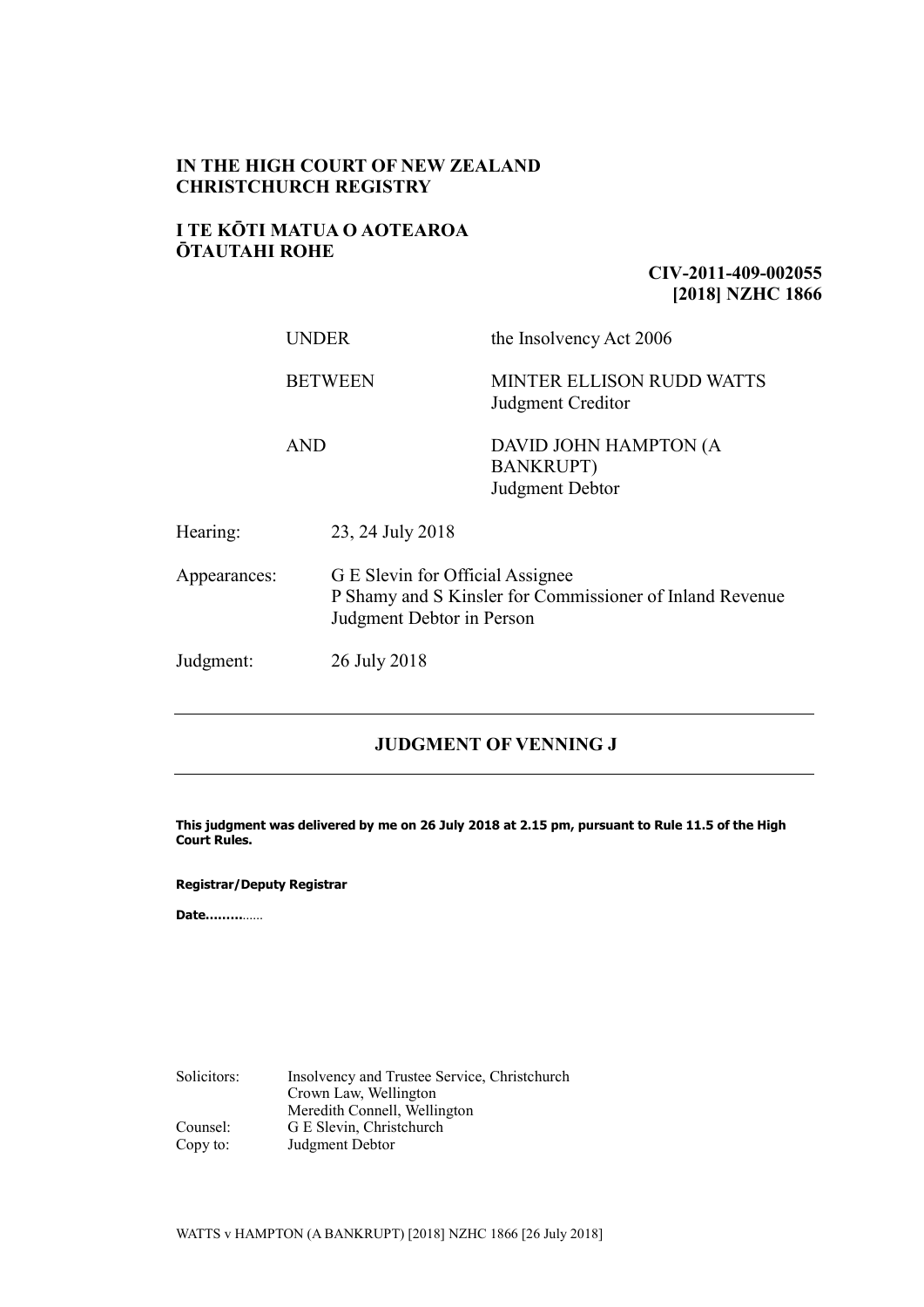# **Introduction**

[1] David John Hampton was adjudicated bankrupt on the application of Minter Ellison Rudd Watts on 5 June 2013. The Commissioner of Inland Revenue was a supporting creditor.

[2] Mr Hampton filed a Statement of Affairs on 19 June 2014 and was due to be automatically discharged from bankruptcy on 19 June 2017. On 16 June 2017 the Official Assignee lodged an objection under s 292 of the Insolvency Act 2006 (the Act) to Mr Hampton's discharge.

# **Examination**

[3] The examination procedure under s 295 and ss 173 to 181 of the Act was engaged. The Commissioner of Inland Revenue later sought leave under s 292 to also object to Mr Hampton's automatic discharge.

[4] Mr Hampton initially sought to have his examination deferred pending the outcome of an appeal to the Supreme Court by Chesterfields Preschool Ltd concerning its liquidation. The decision was delivered on 23 November 2017.<sup>1</sup>

[5] In the meantime, on 8 November 2017, Mr Hampton had himself applied for a discharge from bankruptcy under s 294 of the Act.

[6] The Commissioner gave notice on 25 May 2018 opposing Mr Hampton's application for discharge and also gave a notice under s 297 of the Act of the further grounds she intended to oppose his discharge on.

[7] Mr Hampton's public examination under s 295 was held on 23 July 2018.

[8] The Official Assignee filed a report for the purposes of the examination as required by s 296 of the Act.

<sup>&</sup>lt;sup>1</sup> *Chesterfields Preschools Ltd (in lig) v Commissioner of Inland Revenue* [2017] NZSC 176.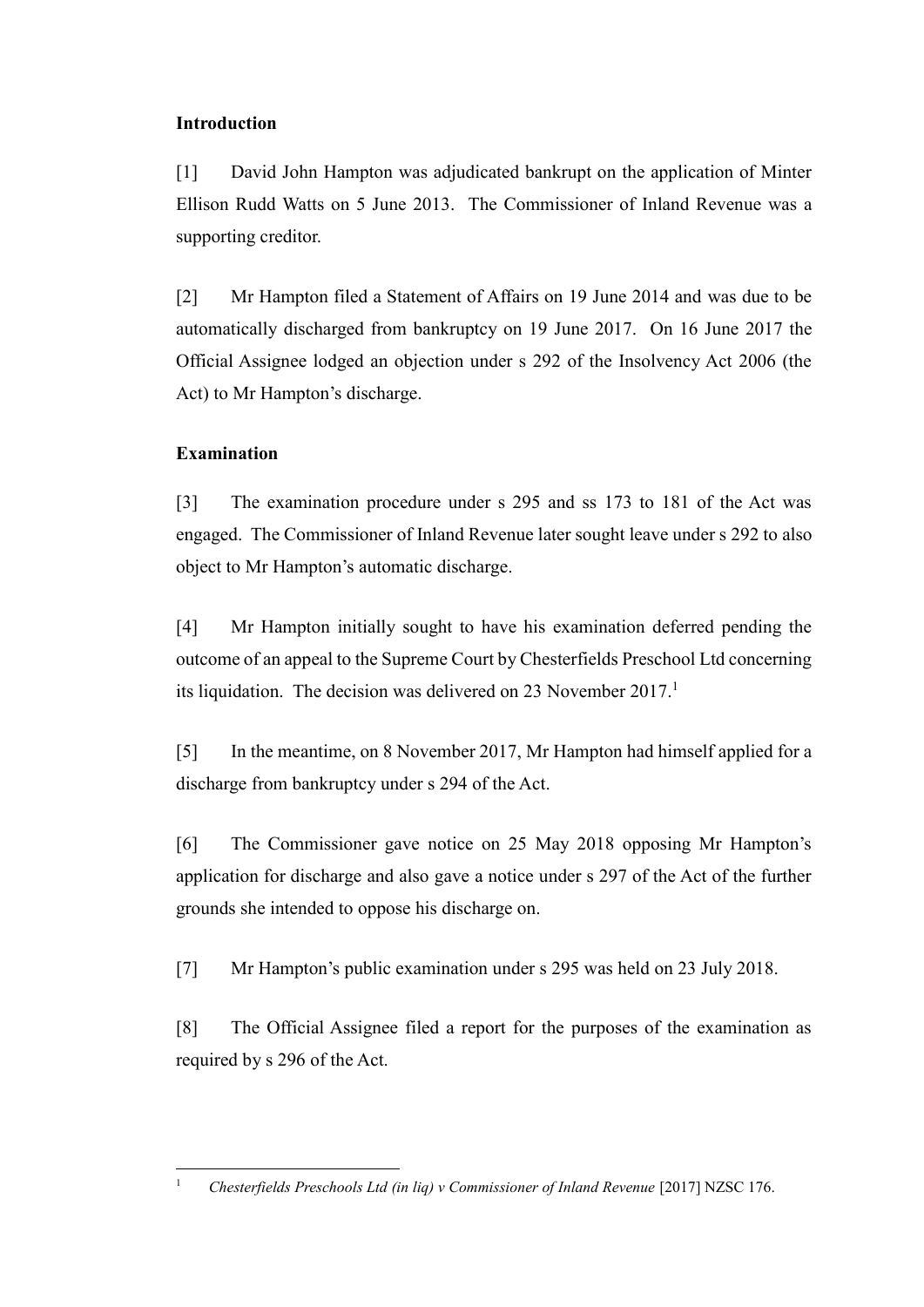#### **Procedural issues**

[9] At the outset of the examination Mr Hampton sought leave to withdraw his application for discharge "pending completion of a redrafted misfeasance statement of claim". It is not possible to withdraw the application for discharge conditionally in that way. But nothing turns on the point. Given the objection by the Official Assignee the Court was required to hold an examination in any event. The issues that would arise on Mr Hampton's application for discharge arise to be considered in the course of the examination triggered by the Official Assignee's objection.

[10] Mr Shamy accepted the Commissioner no longer needed to pursue her application for leave to object to Mr Hampton's automatic discharge. The Commissioner instead supported the Official Assignee's opposition to Mr Hampton's discharge and also relied on the additional grounds in her s 297 notice.

[11] Mr Hampton confirmed he was aware he was entitled to legal advice and that he was ready for the examination. He confirmed he would represent himself.

[12] The procedure in s 177 of the Act as to the conduct of the examination was followed. The examination was recorded in writing. Mr Hampton was given the option of having the transcript of the examination read over to him but preferred to read through the transcript himself.

[13] At the conclusion of Mr Slevin's examination Mr Hampton, counsel and I took the opportunity to review and correct the transcript of his examination. A similar process was followed after Mr Shamy's examination on behalf of the Commissioner. The evidence was concluded by the end of the first day. Counsel and Mr Hampton then addressed the Court on the second day of the hearing.

#### **Brief factual background**

[14] Mr Hampton and his former wife Ms Sisson, and various entities associated with them, particularly Chesterfield Preschools Ltd (CPL), Chesterfields Partnership, Chesterfields Preschools Partnership, and Anolbe Enterprises Ltd (the Chesterfield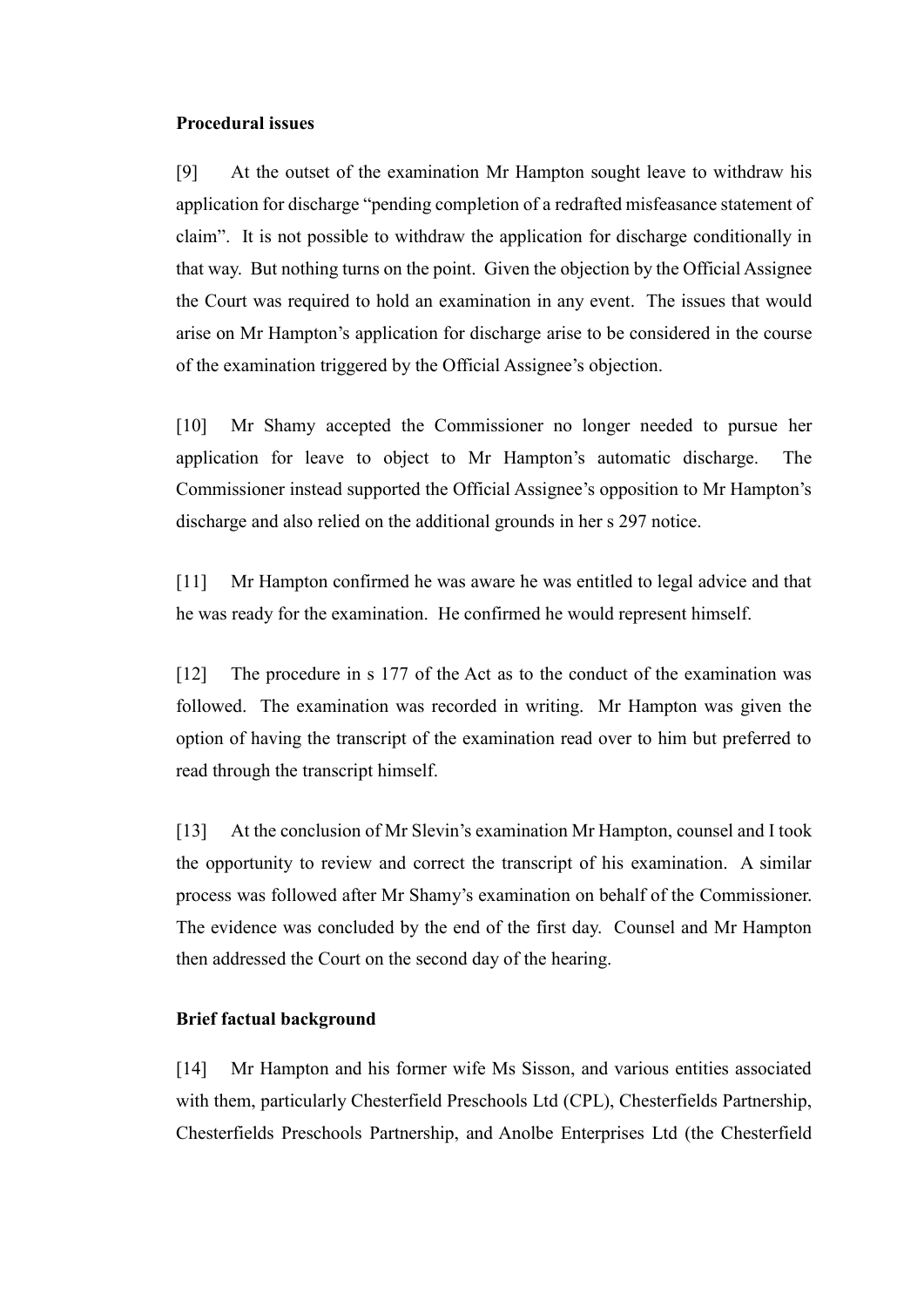entities) have been before this Court, the Court of Appeal and Supreme Court on one issue or another on a number of occasions over a number of years.

[15] The litigation has its genesis in Mr Hampton and the Chesterfield entities' ongoing dispute with the Commissioner about their tax liability. Although the disputes go back almost to the start of the Chesterfields' Partnership in 1990 they have continued to the present.

[16] From Mr Hampton's point of view the reason for his issues with the Inland Revenue goes back to his dealings with Mr Aronsen, the debt and return management officer of the Inland Revenue in 1994 and 1995. Mr Hampton says that pursuant to an informal arrangement Mr Aronsen agreed to suspend liability of tax pending finalisation of various GST refunds but that in 1998 the Commissioner's approach changed and the arrangements were no longer followed. Further, the Commissioner denied any arrangement had been made and, on Mr Hampton's submission, withheld disclosure of the corroborating evidence of the Aronsen file notes. Mr Hampton complains that it was only much later and during the course of later judicial review proceedings that the file notes were ultimately discovered. He submitted that if the Aronsen file notes had been discovered earlier and the arrangement kept he and the Chesterfield entities would have been able to pay the core tax liability and would have avoided liability for penalties.

[17] In a rather extreme submission Mr Hampton submitted that the decision not to disclose the Aronsen file notes "was like a cancer to the tax payers' business and financial affairs, which inevitably became mortal when, in 2004 … , the Commissioner [took enforcement proceedings]".

[18] In a judgment delivered on 31 August 2010, the Court of Appeal helpfully summarised at [11] to [118], the background to the various issues and judicial decisions involving Mr Hampton, the Chesterfield entities and the Commissioner.<sup>2</sup> I gratefully adopt that summary. It is unnecessary for me to repeat that summary for the purposes of this judgment.

 $\overline{a}$ <sup>2</sup> *Commissioner of Inland Revenue v Chesterfields Preschools Ltd* [2010] NZCA 400.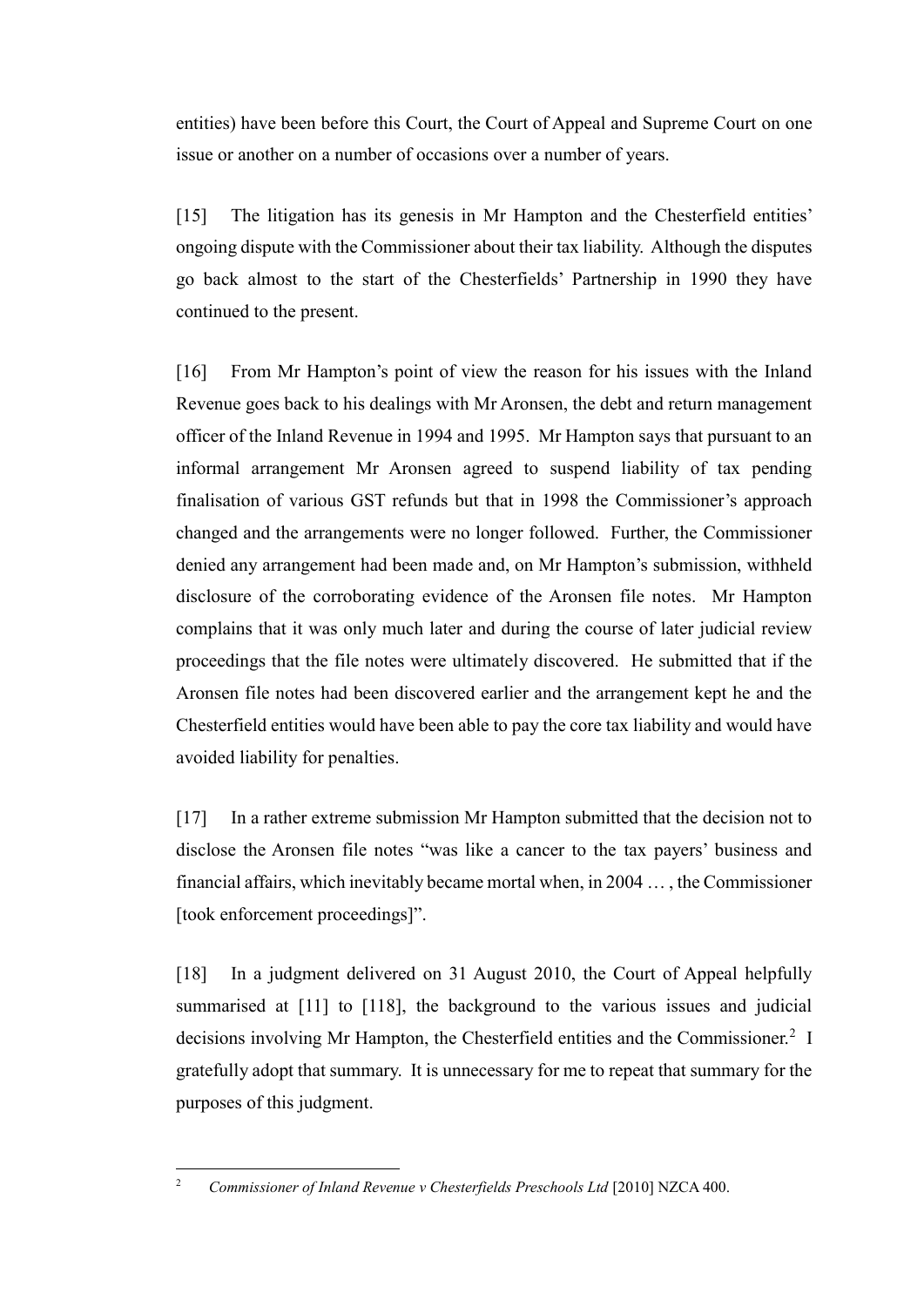[19] In a later judgment in 2017 the Court of Appeal noted that Mr Hampton (and other Chesterfield entities) had a number of further proceedings on foot, but that they were stayed.<sup>3</sup> First, proceedings alleging misfeasance in public office against Attorney-General and various Inland Revenue Department officers. The proceedings are stayed until repleaded by a lawyer and until leave is granted by a Judge to pursue them. Mr Hampton advised the Court that he has engaged the services of a Queen's Counsel to review the possibility of redrafting and pursuing the misfeasance proceedings. He expects a decision will be made shortly.

[20] Mr Hampton (and other entities) have also filed proceedings alleging malicious pursuit of civil proceedings. That proceeding is stayed pending representation by a solicitor with a practising certificate. Finally, there is a NOPA proceeding in this Court commenced in October 2009.

[21] To complete the brief general background summary, in its recent decision the Supreme Court allowed CPL's appeal against its liquidation for tax debts.<sup>4</sup> The Supreme Court set aside the order placing it into liquidation, and remitted the proceeding to the High Court for more detailed consideration of its financial position. Subsequently, on the application of the Commissioner, CPL has been placed into interim liquidation pending a full hearing in this Court.

### **The Assignee's report**

[22] The Assignee's report addresses the following issues:

# *Bankrupt's affairs (s 276(2))*

- [23] Mr Hampton disclosed limited assets in his Statement of Affairs. He disclosed:
	- A bank account with Kiwibank which by the date of bankruptcy only held \$700.
	- A Daihatsu house truck stated to have a value of \$30,000.

 $\overline{a}$ <sup>3</sup> *Sisson v Commissioner of Inland Revenue* [2017] NZCA 326 at [31]–[34].

<sup>4</sup> *Chesterfields Preschools Ltd (in liq) v Commissioner of Inland Revenue*, above n 1.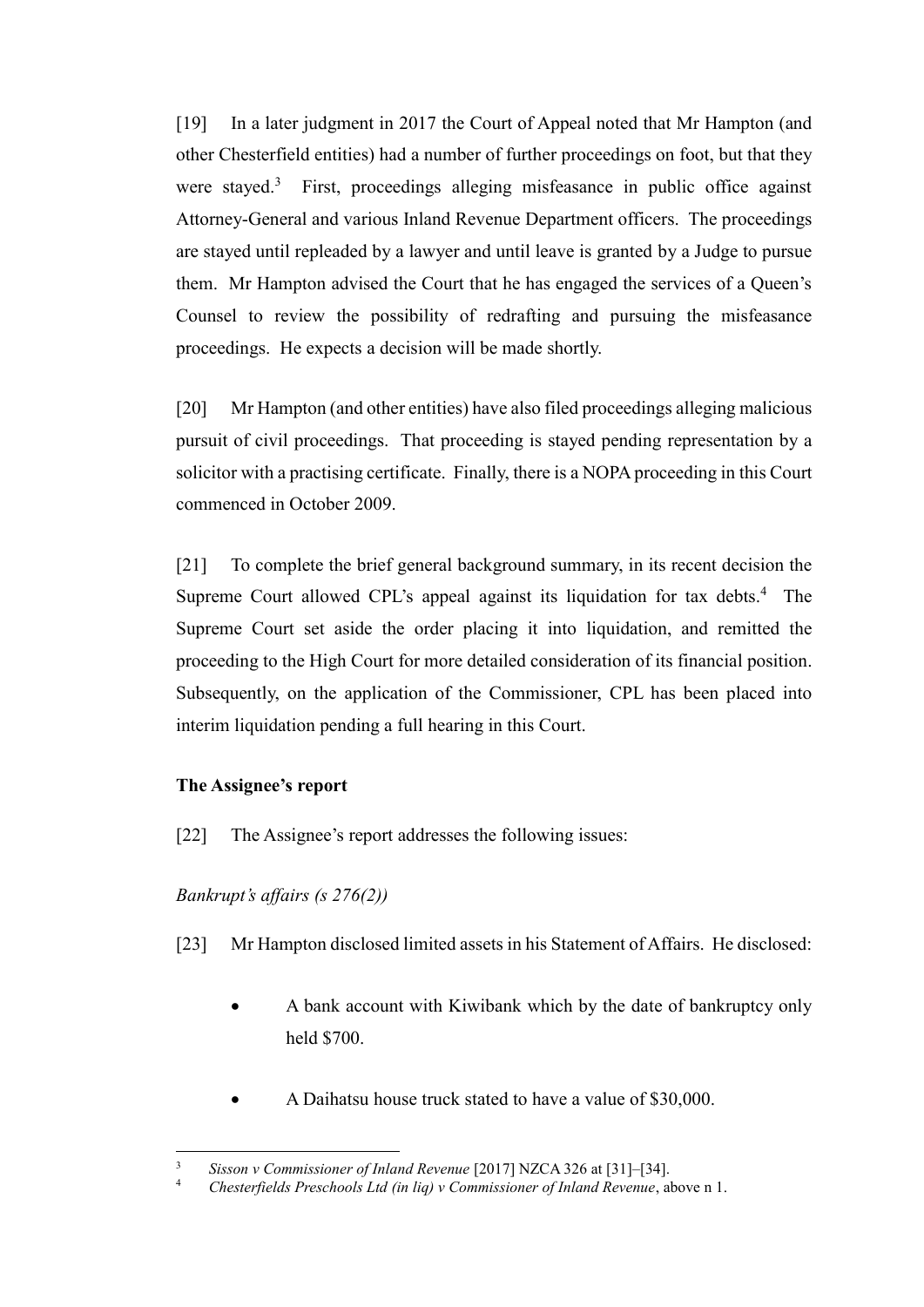### • A BMW with a value of \$2,500.

In addition, Mr Hampton disclosed he was a trustee of the Anolbe Family Trust and that the Trust held shares in CPL. Ultimately the Official Assignee has not sought to challenge that or to claim an interest in the shares. They would appear to have no value given the large sum CPL owes Inland Revenue.

[24] Currently \$101,131.95 is held by the Official Assignee which represents the proceeds of sale of a property at 67 Augusta Street (plus interest accrued).

[25] Mr Hampton did not disclose 67 Augusta Street, Christchurch either as a personal asset or an asset of the Anolbe Family Trust in his Statement of Affairs. The property was originally held in Mr Hampton's sole name. Then in 2007, in the exercise of the mortgagee's power of sale, the property was transferred to Ms Sisson. Some 18 months later Gold Band Finance Ltd lodged a caveat. In related proceedings Mr Hampton said the borrowing was to complete "aggregation works" at the property. I discuss the background to the sale of that property in more detail later.

| The following creditors have filed claims in the bankruptcy:<br>[26]                                        |                |
|-------------------------------------------------------------------------------------------------------------|----------------|
| Minter Ellison Rudd Watts – judgment and costs                                                              | \$105,199.92   |
| Commissioner of Inland Revenue – GST, PAYE, income tax,<br>interest and penalties and court costs totalling | \$1,322,915.17 |
| Clement Collections Ltd – debt collection on behalf of Binns<br>Barber and Keenan Ltd                       | \$2,823.76     |

[27] The Official Assignee's costs to date are \$95,570.61. A substantial portion of them have been incurred in responding to Mr Hampton's litigation.

### *The causes of bankruptcy (s 296(2)(b))*

[28] Mr Hampton attributed the causes of bankruptcy to "dishonest Inland Revenue officers" (which I take to be a reference to the subject matter of his malfeasance proceedings) and the refusal of an insurance company to meet obligations under an insurance contract. However, it appears the insured property was owned by CPL rather than Mr Hampton personally.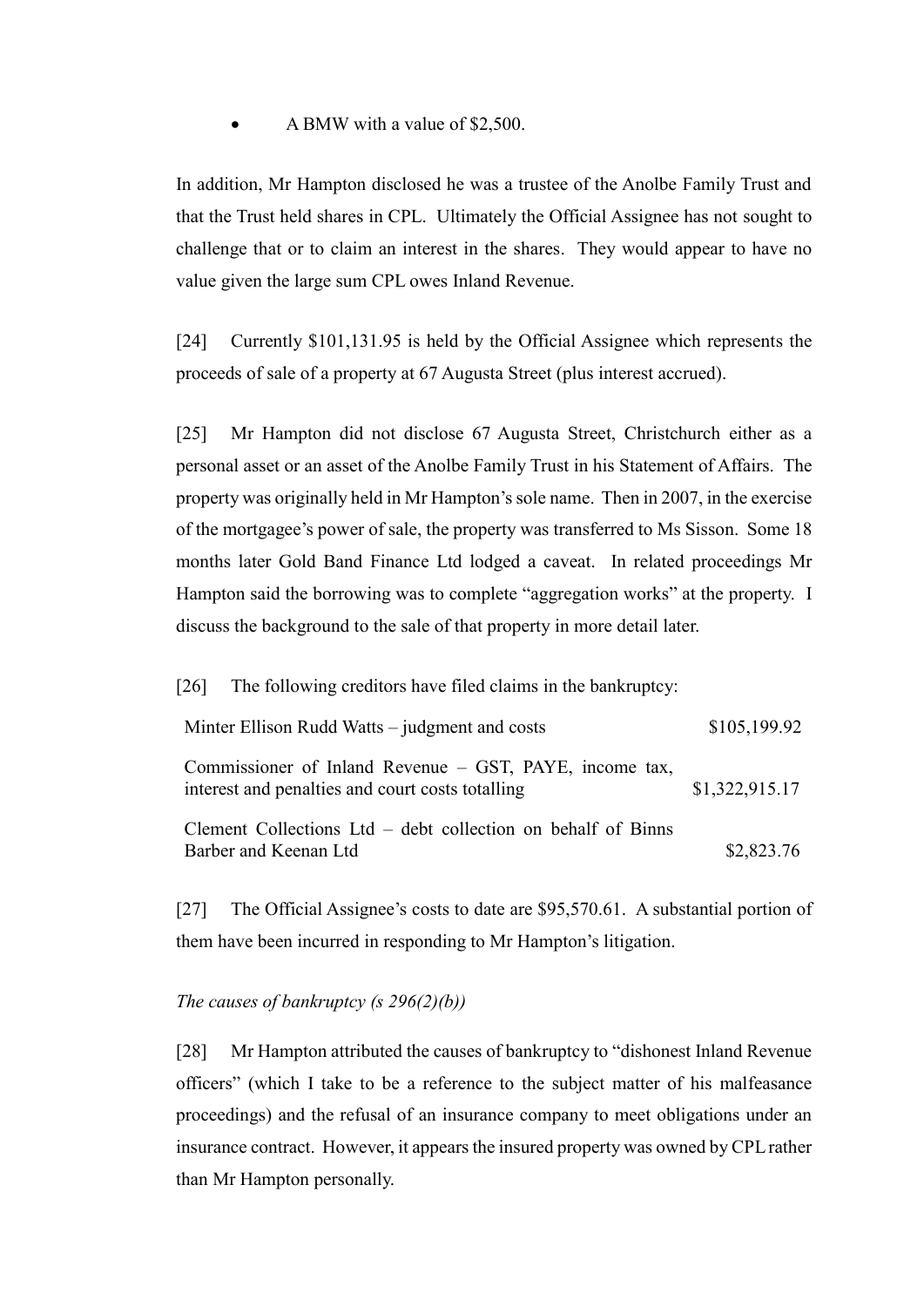### *Performance of duties under the Act (s 296(2)(c))*

[29] Mr Hampton did not comply with the requirement to file his Statement of Affairs within 10 working days as required by s 68(1) of the Act. He only filed the Statement of Affairs on 18 June 2014, over a year after his adjudication.

[30] The Official Assignee considers that Mr Hampton's failure to file his Statement of Affairs earlier has prejudiced the administration of the bankruptcy. For example, it meant the Official Assignee did not know the extent of Mr Hampton's assets and nor did Mr Hampton provide registration details and the location of the Daihatsu vehicle to enable its surrender to the Official Assignee for valuation and possible sale.

### *Compliance with orders of the Court (s 296(2)(d))*

[31] Mr Hampton has not paid the (post-bankruptcy) costs awarded against him in recent Court proceedings in favour of the Official Assignee.

### *Mr Hampton's conduct before and after discharge (s 296(2)(e))*

[32] The Official Assignee's report records the litigation that Mr Hampton has been involved in both before and after his adjudication in bankruptcy. The Official Assignee says Mr Hampton is exceptionally litigious. Mr Hampton's litigation has caused the Official Assignee to incur unnecessary legal costs as noted above.

[33] The report also criticises the lack of information provided by Mr Hampton concerning his employment during the course of his bankruptcy and his failure to update his address or to provide a means to contact him.

[34] In summary, the report highlights that Mr Hampton has unreasonably delayed and frustrated the administration of his bankruptcy, firstly by failing to file his Statement of Affairs as required, then failing to co-operate in disclosing the location of or delivering to the Assignee assets of value. The Official Assignee says he also failed to respond to communications from his insolvency officer, and did not initially disclose his interest in the Augusta Street property.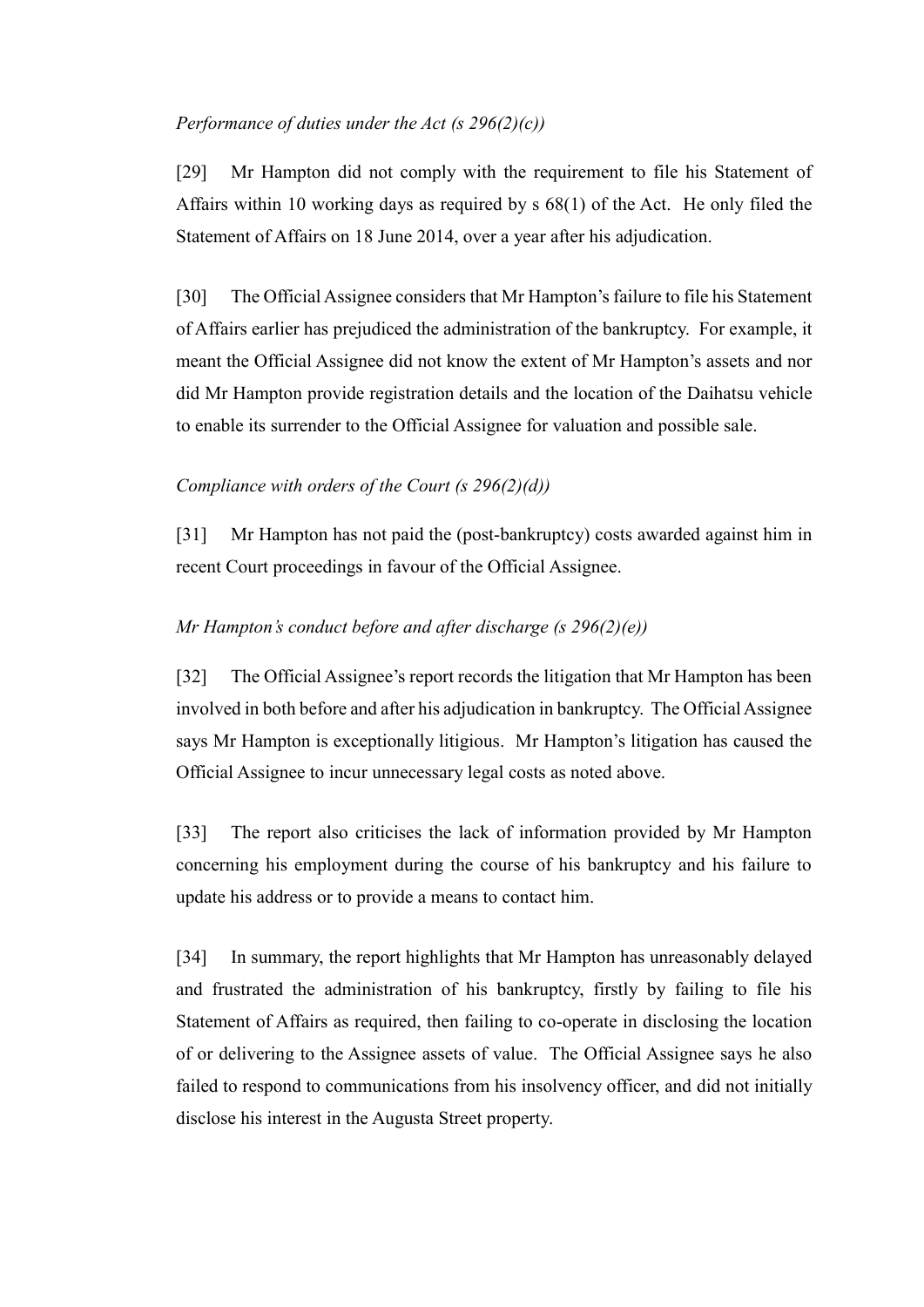#### **The Official Assignee's submissions**

[35] Mr Slevin accepted that, given five years has passed since Mr Hampton's adjudication, Mr Hampton should be discharged, but submitted the discharge should be on conditions that Mr Hampton is prohibited from entering into, carrying on or taking part in the management or control of any business and is also banned from being a company director without leave of the Court for a period to be determined by the Court.

[36] Mr Slevin submitted that a banning order would put members of the public dealing with Mr Hampton on notice and would prevent Mr Hampton from incorporating any new companies that might incur debts for which he would not be personally responsible. The requirement for the Court's leave would ensure that any business he might go into would be an appropriate one.

[37] Mr Slevin submitted that a discharge subject to conditions would also be conducive to commercial morality and would represent, to some extent, a consequence for Mr Hampton's misconduct during his bankruptcy which might serve as a deterrent to him and others. It would provide judicial recognition of the fact that such deliberate misconduct should not be without consequence.

#### **The Commissioner's submissions**

[38] The Commissioner does not oppose Mr Hampton's discharge but again submits that it is in the public interest, and necessary to protect the commercial community, that Mr Hampton be discharged subject to conditions.

[39] The Commissioner seeks conditions prohibiting Mr Hampton from being a director of any company or taking part in the management or control, (including the preparation of financial accounts) of any business without the Court's permission.

[40] The Commissioner refers to Mr Hampton's commercial conduct before bankruptcy and in particular his active management and directorship of CPL, Anolbe Enterprises Ltd (now in liquidation and removed from the register), the Chesterfields Partnership and the Chesterfields Preschool Partnership. Those entities and Mr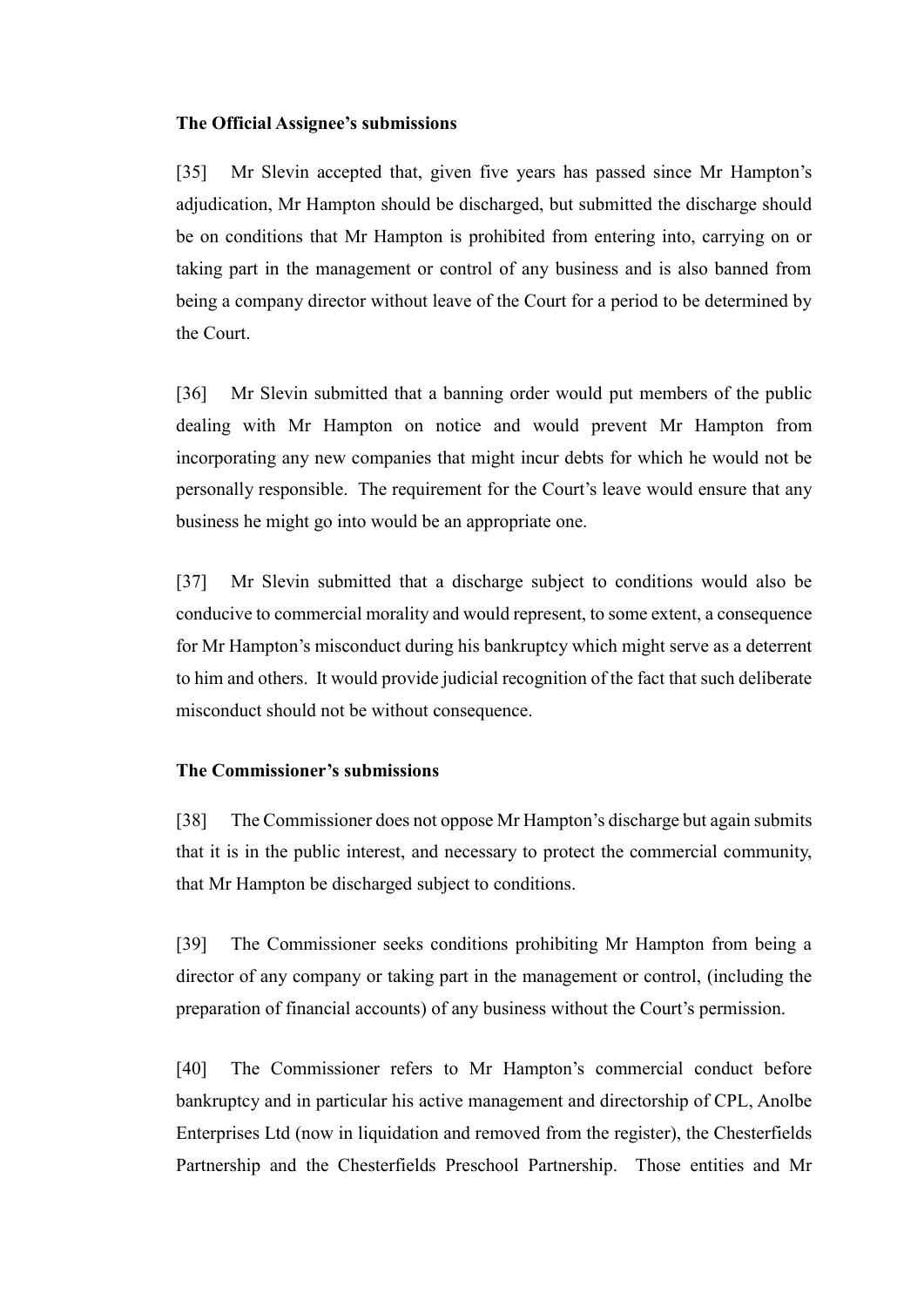Hampton personally incurred significant tax debts which remain unpaid. The Commissioner considers that Mr Hampton's conduct during his bankruptcy suggests his attitudes towards his tax liability have not changed. He still does not accept the findings of the Courts which have confirmed his personal tax liability.

[41] The Commissioner submits that if Mr Hampton was permitted to act as a director of a company or principal of a business again he would act without regard for sound accounting practice and tax laws which would pose a significant risk to both the commercial community and to the integrity of the tax system.

#### **Mr Hampton's submissions**

[42] Mr Hampton submits that he should be discharged without conditions. In his written submissions he rehearsed the background to his dispute with the Commissioner and emphasised that, apart from the debt to his solicitors, (which was incurred in taking action against the Commissioner of Inland Revenue) and the debt owing to the Commissioner, he had no other creditors.

[43] Next Mr Hampton submitted that it was unfair to categorise him as unduly litigious. He submitted he and the Chesterfield entities were forced into taking judicial review proceedings and the other proceedings because of the non-disclosure of Aronsen notes. He noted the strike out applications the Commissioner had brought in relation to the misfeasance in public office and malicious proceedings had not succeeded.

[44] As to his cooperation with the Official Assignee, Mr Hampton accepted that he had not provided full cooperation during his bankruptcy. He submitted it was not until he received the report that he was aware of the issue in relation to his stated employment with Ryan Consulting Ltd, which he submitted was a misunderstanding, and in relation to the communications with the Official Assignee's office. He explained that on the basis that he had no intention of being uncooperative but there were communication difficulties due to the remote location where he went to take up work driving forestry logging trucks.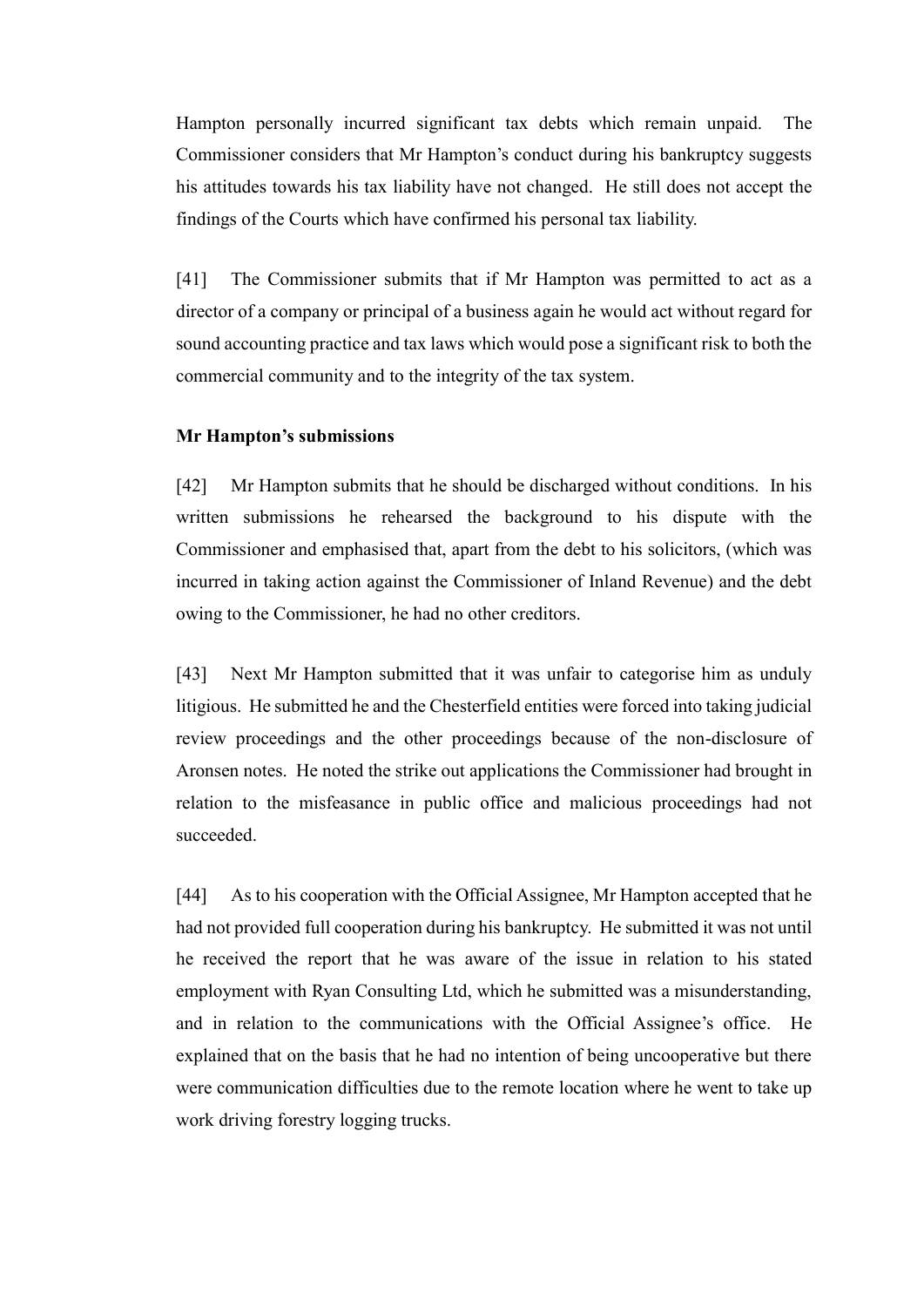[45] Mr Hampton accepted that the tax system operates on voluntary compliance and that he had been prosecuted for failure to comply with such obligations. But he argued that the personal effect of the distress of the non-disclosure on him had affected his ability to cope and meet the obligations of voluntary compliance.

### **Principles**

[46] The principles to apply following an examination and when considering whether to grant a discharge and if so, on what terms, have been confirmed by the Court of Appeal in *ASB Bank v Hogg*: 5

In conferring a discretion expressed in the broadest terms, the legislation recognises that each case will be different, that the relevant factors may vary from case to case and that the exercise of the discretion must be governed by the circumstances of the particular case having regard to the guidance provided by a consideration of the scheme and purpose of the legislation. In providing for automatic discharge after three years, the legislation recognises that it is not in the public interest that the bankruptcy should endure indefinitely. In providing for earlier discharge, s 108 recognises that continuing the bankruptcy to the end of the three years may not be in the public interest. Whether or not it is will be a matter for decision on the particular facts. In that regard, guidance is provided by s 109(2) which lists matters on which the assignee is to report to the High Court in such a case. The Court is to consider the assignee's report as to the affairs of the bankrupt, the causes of the bankruptcy, the manner in which the bankrupt has performed the duties imposed on him or her under the Act and his or her conduct both before and after the bankruptcy, and also as to any other fact, matter or circumstance that would assist the Court in making its decision. Clearly the Court apprised of the matter will consider the legitimate interests of the bankrupt, the creditors and wider public concerns, but it is neither required nor entitled to impose threshold requirements in the exercise of the discretion so as to derogate from the breadth of the powers conferred under s 110. The applicant has the onus, in the sense of adducing evidence, to show good cause for ordering an early discharge, but his obligation goes no further than that.

[47] Although the *Hogg* case was an application for early discharge, the Court has applied those principles to cases such as the present.

[48] Mr Hampton submitted, public interest, not punishment is the determinative consideration. As Asher J noted in *Kelly v Structured Finance Ltd*: 6

The public interest is best approached from the perspective of protecting the public from the insolvent debtor. The issue is not the punishment of the debtor,

 $\overline{5}$ <sup>5</sup> *ASB Bank v Hogg* [1993] 3 NZLR 156 (CA) at 157–158.

<sup>6</sup> *Kelly v Structured Finance Ltd* [2009] 2 NZLR 785 at [63].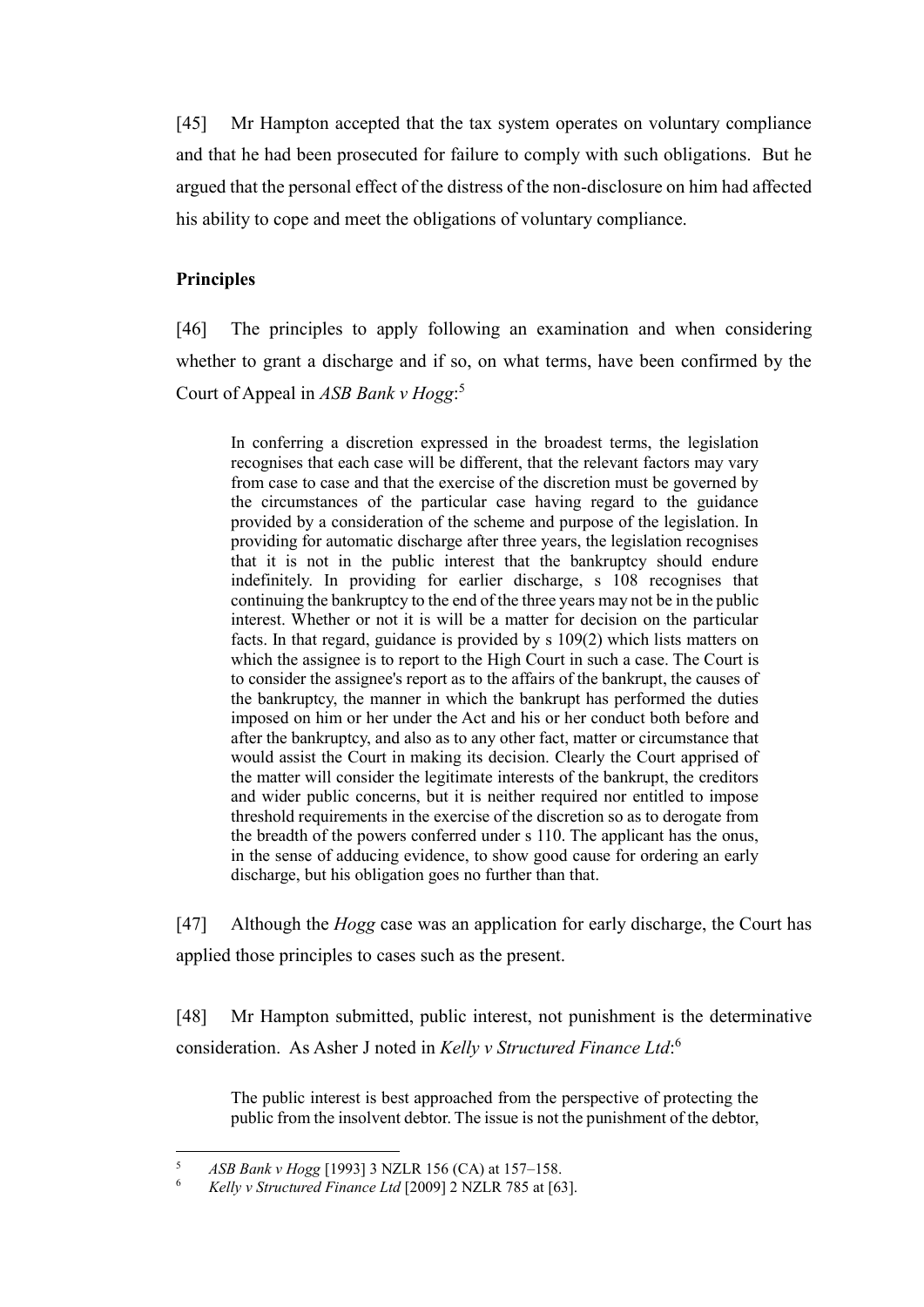but avoiding the risk of further conduct to the detriment of the community, in particular in this case the commercial community.

[49] On the issue of the interests to be considered, White J in *Re Whitelaw* noted the relevant matters included: $<sup>7</sup>$ </sup>

… the interests of the bankrupt; the interests of the creditors; the public interest; commercial morality and the conduct of the bankrupt.

#### **Decision**

 $\overline{a}$ 

[50] It is apparent from the background referred to in the numerous judgments on the file, and Mr Hampton's submissions to the Court, that he has a deep-seated mistrust of and dissatisfaction with, a number of the officers of the Inland Revenue Department, so much so that the mistrust has been the focus of Mr Hampton's life for a number of years now. It has also, in my assessment, affected his judgment in relation to the litigation he has involved himself in and the way he has conducted it and his affairs.

[51] On the occasions that Mr Hampton was able to consider matters objectively he did make appropriate concessions, such as for instance, acknowledging that he had failed in his obligation to disclose information to the Official Assignee concerning the Daihatsu.

[52] There is no doubt Mr Hampton feels aggrieved at what he perceives were wrongful actions of Inland Revenue Department officers but that does not excuse Mr Hampton's (and the Chesterfield entities) failure to meet the taxation obligations they had.

[53] The liquidation proceedings involving CPL are before the Court so I shall say no more about those, other than to note that the matter which Mr Hampton is particularly exercised by, namely the alleged non-disclosure of the Aronsen notes, was raised directly in front of the Court of Appeal in support of the application to set aside the liquidation of CPL. The Court of Appeal dealt with it in the following way:<sup>8</sup>

[106] Finally we note that, while not explicit on the point, the notice of appeal appears to convey the implication that in CPL's solvency analysis the

<sup>7</sup> *Re Whitelaw* HC Hamilton CIV-2004-419-1647, 10 September 2010 at [20].

<sup>8</sup> *Sisson v Commissioner of Inland Revenue*, above n 3, at [106] (footnotes omitted).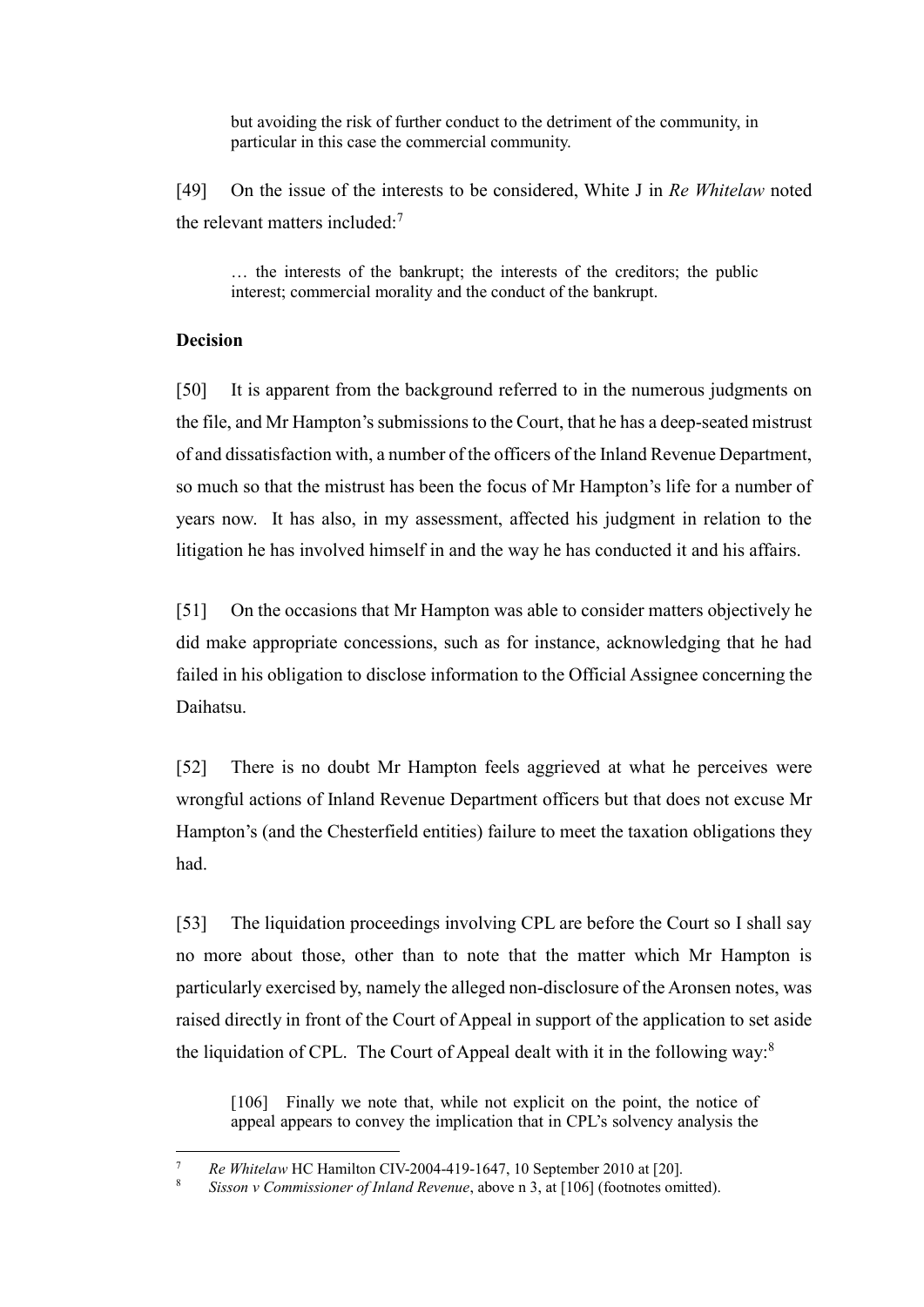Court should be required to include potential damages claims associated with the alleged failure of the Commissioner to disclose information. In that connection we note the phrasing of the second of the contentions set out at [62] above, which may have been included with an eye to the extant (albeit stayed) misfeasance and malicious civil proceedings claims.

[54] The Court then went on to record they did not accept that CPL could rely on such potential claims as an off-set or counterclaim against such amount as it owes the Commissioner for core tax and penalties.<sup>9</sup> That approach was confirmed and approved by the Supreme Court in granting leave.<sup>10</sup> It is clear that any such claims are not relevant to the issues that this Court has to deal with at this time.

[55] There are a number of other issues in relation to Mr Hampton's dealings and approach to his obligations which are of more direct concern.

[56] Mr Hampton cannot blame all his issues with the Revenue on the Aronsen disclosure issue. He has a history of default in relation to tax obligations. Mr Hampton was convicted and fined for failing to file personal income tax returns for the years ended 31 March 1995, 1996, 1997, and 1998. Further, CPL, which he was a director of, was convicted for failing to file income tax returns for the year ended March 1996, March 1997, and for failing to file GST returns on eight occasions between July 1997 and September 1998. CPL also failed to file PAYE returns in 1997, 1998 and ACC reconciliations in 1997 and 1998.

[57] Mr Hampton also has a historical conviction under the Goods and Services Tax Act 1985. He was convicted of, on or about 13 August 1990, intentionally misleading the Commissioner in relation to the value of a property being a matter under the Goods and Services Tax Act. That conviction was upheld on appeal by Tipping  $J<sup>11</sup>$  While historical it does reflect a concerning lack of integrity when dealing with the Inland Revenue. Mr Hampton's failings in relation to his obligations and his conviction for misleading the Revenue do not support a conclusion that Mr Hampton will comply openly and fully with his obligations under the tax legislation. The recent adverse

 $^{9}$  At [107].

<sup>&</sup>lt;sup>10</sup> Chesterfields Preschools Ltd (in liq) v Commissioner of Inland Revenue [2017] NZSC 168 at [11].<br><sup>11</sup> Hampton v Inland Revenue Department (1994) 16 NZTC 11 243

<sup>11</sup> *Hampton v Inland Revenue Department* (1994) 16 NZTC 11,243.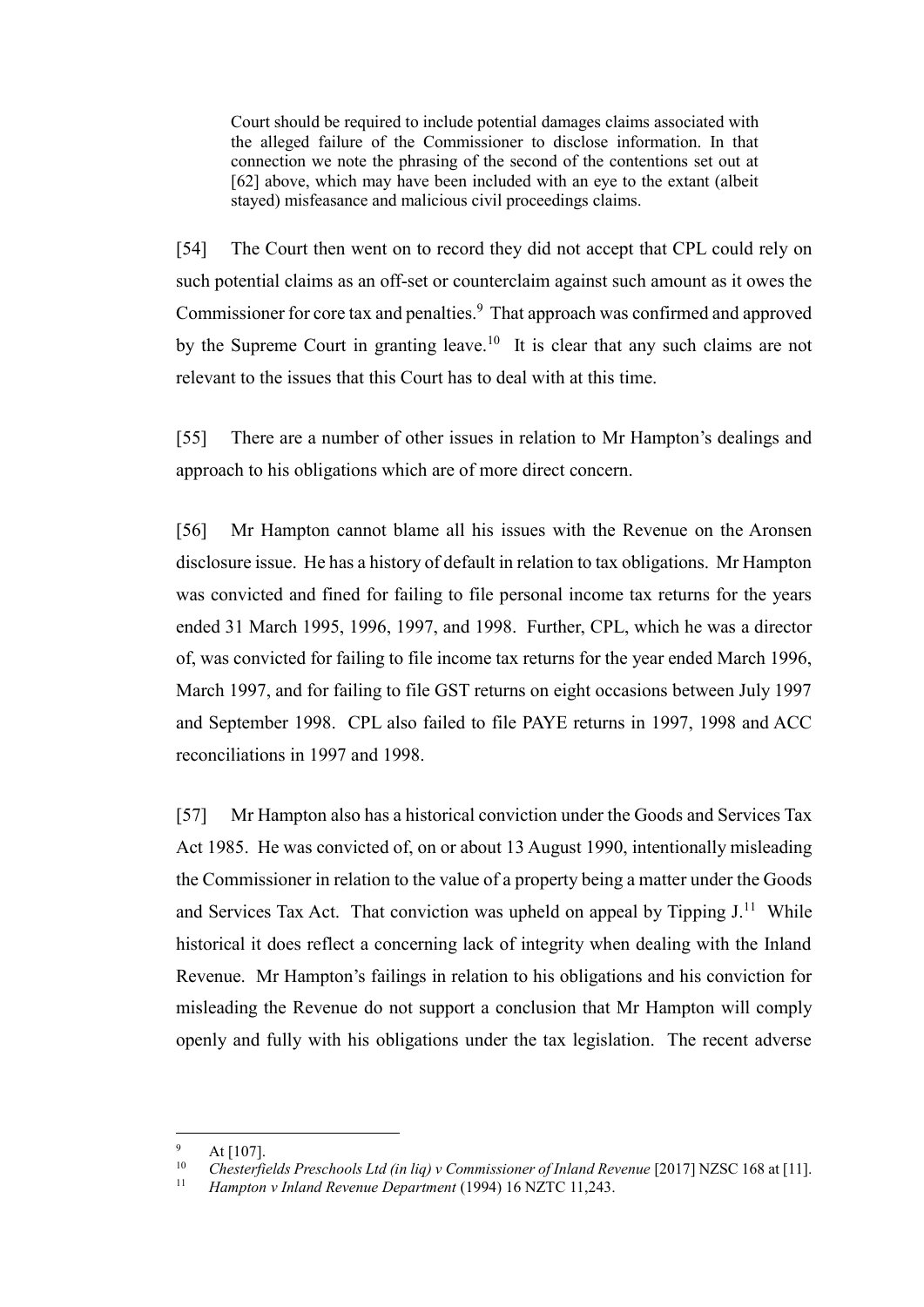findings made by Judge MacAskill in *Hornby Finance Ltd v Hampton* about Mr Hampton's evidence are also of concern.<sup>12</sup>

[58] There is also Mr Slevin's point that shortly before the bankruptcy there were sufficient funds for Mr Hampton to have paid the balance owing to Minter Ellison but that Mr Hampton apparently chose not to do so. By the time of his bankruptcy the bank account only had \$700 in it. There was no apparent need to buy a house truck given that he was able to live rent free at his mother's address.

[59] As noted Mr Hampton also failed to comply with the requirement under the Insolvency Act 2006 to complete a Statement of Affairs within the prescribed time of 10 working days of receipt. While his failure to file it for over a year effectively postponed his automatic discharge, and to that extent Mr Hampton penalised himself, I accept Mr Slevin's point that it is important that bankrupts generally comply with the requirement to complete a Statement of Affairs to ensure that a bankrupt's estate can be properly administered and also to ensure that if there are assets available to creditors they are identified early and are able to be realised properly. The house truck is an example of the failure in the present case. Mr Hampton only disclosed the whereabouts of the Daihatsu truck in the course of the examination but advised it was now worth only a couple of thousand dollars, as opposed to the \$30,000 stated in his Statement of Affairs.

[60] While Mr Hampton suggested he had not received correspondence from the Official Assignee's office it was apparent that he had received emails and other correspondence. Further, it was his responsibility to advise the Official Assignee of any change in addresses. The address he gave was of 8A Kahu Road. He did not update or change that address during the course of the bankruptcy. He should have kept in regular contact with the family member at that address to ascertain what, if any, correspondence had been sent to him at that address. That he failed to do so also displays a lack of responsibility towards his obligations as a bankrupt.

[61] There is then the rather unsatisfactory position in relation to the 67 Augusta Street property. The property at 67 Augusta Street is an example of how Mr Hampton

<sup>12</sup> *Hornby Finance Ltd v Hampton* [2012] DCR 229.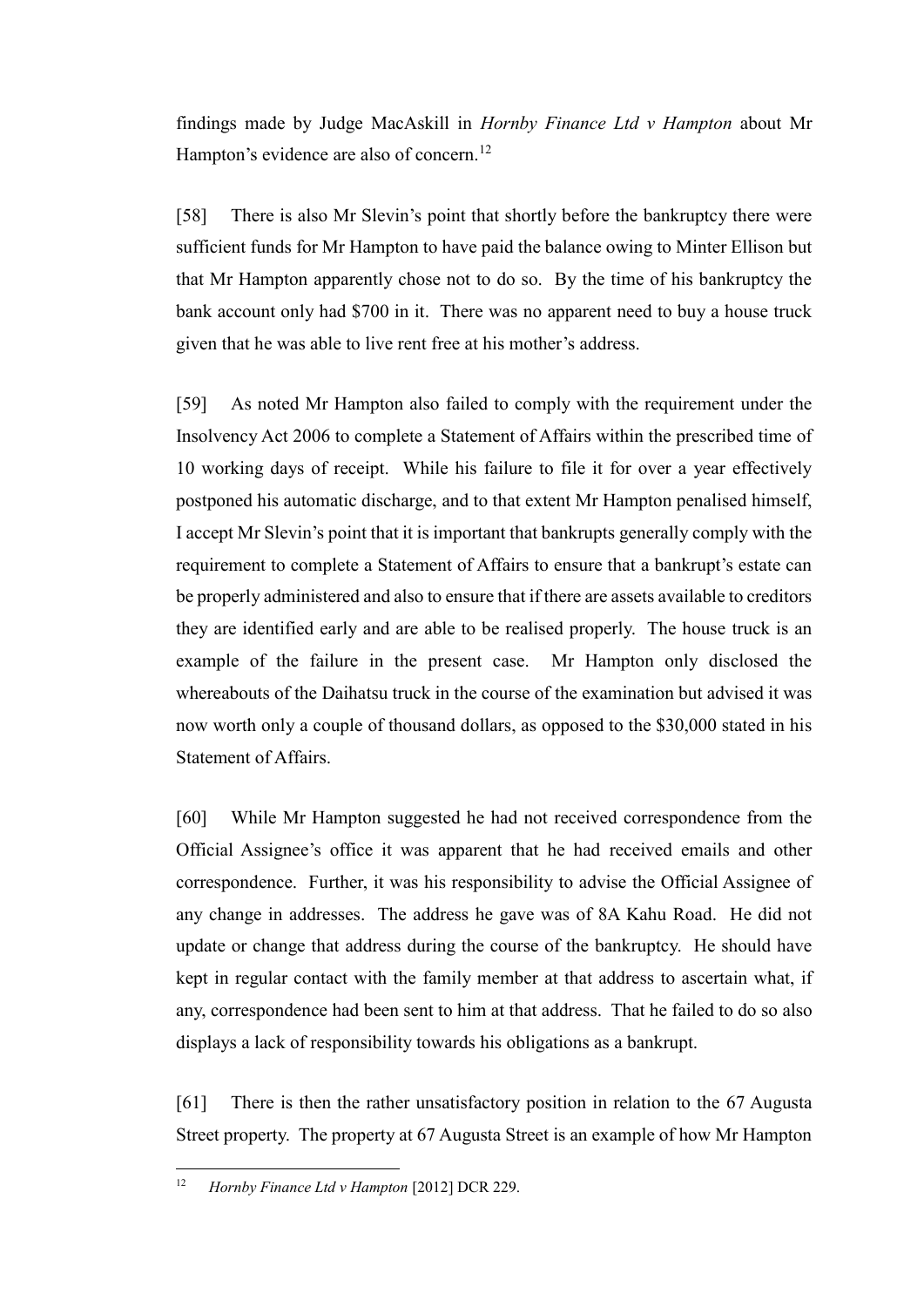and Ms Sisson have failed to properly distinguish between the assets, liabilities and general affairs of the separate Chesterfield entities involved in the partnerships, companies, and trusts, a point the Court has commented on in the past. In its 2017 decision the Court of Appeal noted Fogarty J's observations that Mr Hampton was:<sup>13</sup>

"to put it mildly, an extremely difficult 'taxpayer' to deal with", who expected to be able to move credits from one taxpaying entity to another on the strength of handwritten letters filed from time to time.

Fogarty J had also said, in an earlier judgment in relation to the Commissioner's application for freezing orders: $14$ 

[16] ... I am satisfied generally, mainly due to the incredibly complicated transactions going on within the family, swirling around the Chesterfield Preschools business, that the Commissioner has reason to believe that the family is transferring and shuffling assets and with an intent to avoid, where possible, tax liability and ultimately enforcement of any liability sustained by them as a result of legal process.

[17] So, in short, I am satisfied for the purposes of a Mareva injunction that there is a sufficient history to justify a real risk or apprehension that the Hampton persons and vehicles may or will dissipate or dispose of assets so as to render themselves, as far as possible, judgment free. They may not have the ability to render themselves completely judgment free but given the amount at stake, \$3 million, there is an incentive to remove assets to the extent that they can do.

[62] In December 2013 the Augusta Street property was sold at mortgagee sale. Despite the title record disclosing the property was held in Ms Sisson's name, when the property was sold at mortgagee sale, Mr Hampton asserted he was beneficially entitled to the funds. The mortgagee was directed by the Court, with Mr Hampton's consent and in his presence, to pay the surplus proceeds of sale to the Official Assignee in the estate in bankruptcy of Mr Hampton as the beneficiary entitled to the proceeds of sale. The net proceeds of \$89,944.84 were then paid to the Official Assignee but subject to the freezing orders which had earlier been obtained to prevent Mr Hampton and the Chesterfield entities from dissipating assets.

<sup>13</sup> *Sisson v Commissioner of Inland Revenue*, above n 3 at [15], citing *Chesterfields Preschools Ltd v Commissioner of Inland Revenue* (2007) 23 NZTC 21,125 (HC).

<sup>&</sup>lt;sup>14</sup> *Chesterfield Preschools Ltd v Commissioner of Inland Revenue* HC Christchurch CIV-2004-409-1596, 13 September 2005.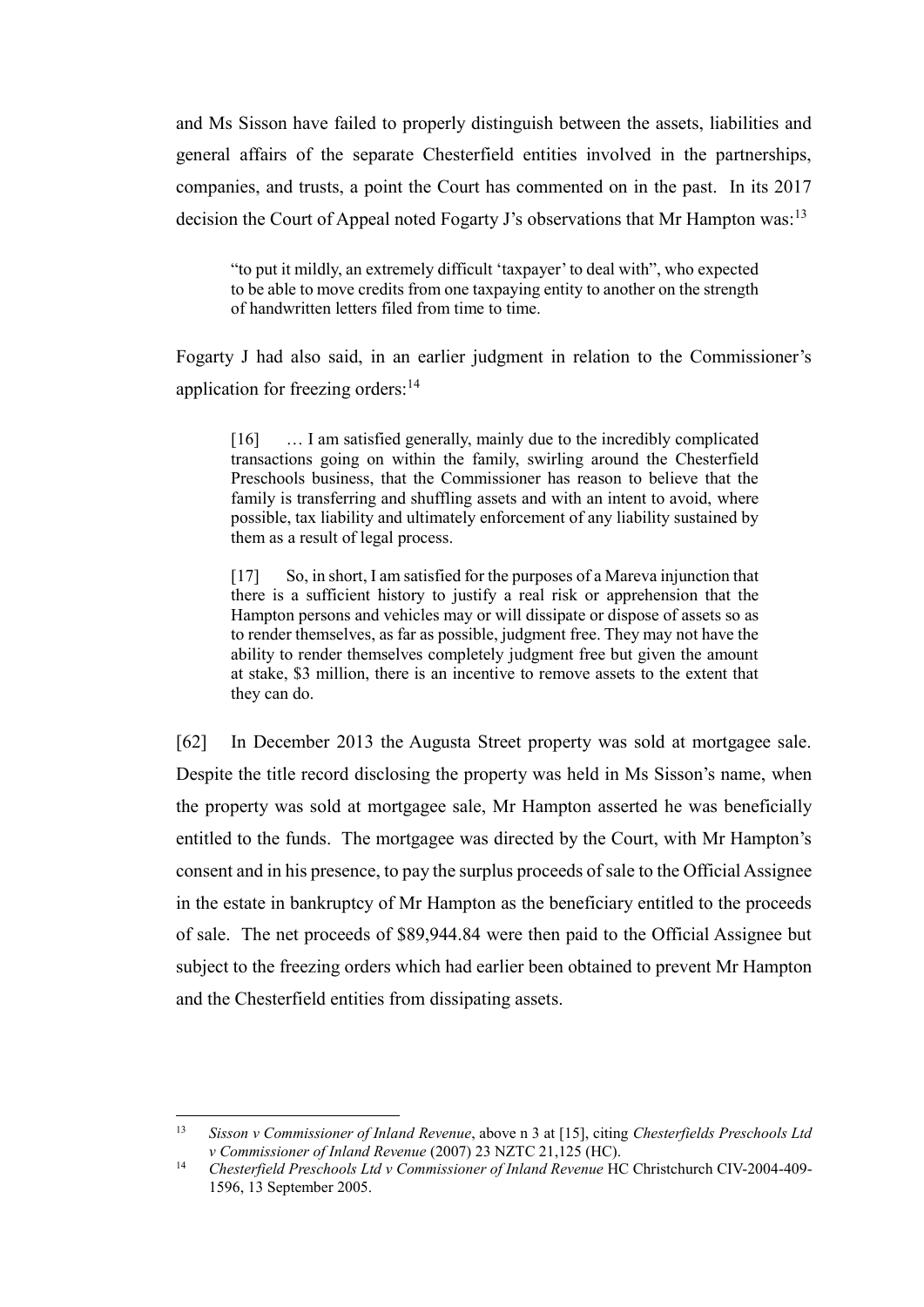[63] Mr Hampton later changed his position and supported Ms Sisson in a proceeding where she argued the funds were held on behalf of the Anolbe Trust. That prevented the Official Assignee from paying a dividend to creditors at that time. Gendall J dismissed Ms Sisson's claim. In a subsequent costs decision the Judge said:<sup>15</sup>

[5] By way of background to this proceeding generally, Ms Sisson as plaintiff had sought declarations that a property at 67 Augusta Street, Christchurch (the property) of which she was shown as the registered proprietor was in fact settled at some point on a family trust known as the Anolbe Family Trust. Hence she said, the proceeds from a 2013 mortgagee sale of the property (held by the Official Assignee) belonged to the Trust and did not form part of the estate of Mr Hampton in bankruptcy. Mr Hampton … was and still is an undischarged bankrupt. At the time of this sale, Mr Hampton had informed the Official Assignee and the Commissioner that the mortgagee sale funds for 67 Augusta Street belonged to him as beneficial owner and should be made available for payment of his debts. Ms Sisson had concurred in this.

And then later the Judge held: $16$ 

[24] ... there can be no doubt in my mind that in bringing and pursuing this proceeding, Ms Sisson (and Mr Hampton too as a prime mover in this litigation) acted unreasonably, and should be subject to an award of increased costs here. Her entire claim lacked any merit. … The fact too that Ms Sisson (assisted no doubt by Mr Hampton) took and pursued a claim in this proceeding that entirely lacked merit was obvious and incontrovertible from the outset, and as I understand it, they were warned of this throughout.

[64] The Augusta Street property issue reflects badly on Mr Hampton in a number of ways. First, in terms of his understanding of the terms of the trust deed of the Trust which he now says owned the property. Mr Hampton says he was a trustee of the Anolbe Family Trust. But he was also a settlor of the Trust (with Ms Sisson). The Trust Deed contains a provision that the settlor may not be appointed a trustee. At the least that discloses a failure to acquaint himself with the terms of the trust deed he purported to act under.

[65] Next, Mr Hampton effectively used the Trust as another financial vehicle when it suited him. He failed to disclose any interest in the property (even as trustee) when filing a Statement of Affairs but then subsequently initially claimed, following the sale

 $15$ <sup>15</sup> *Sisson v Official Assignee* [2017] NZHC 555 at [5].

At  $[24]$ .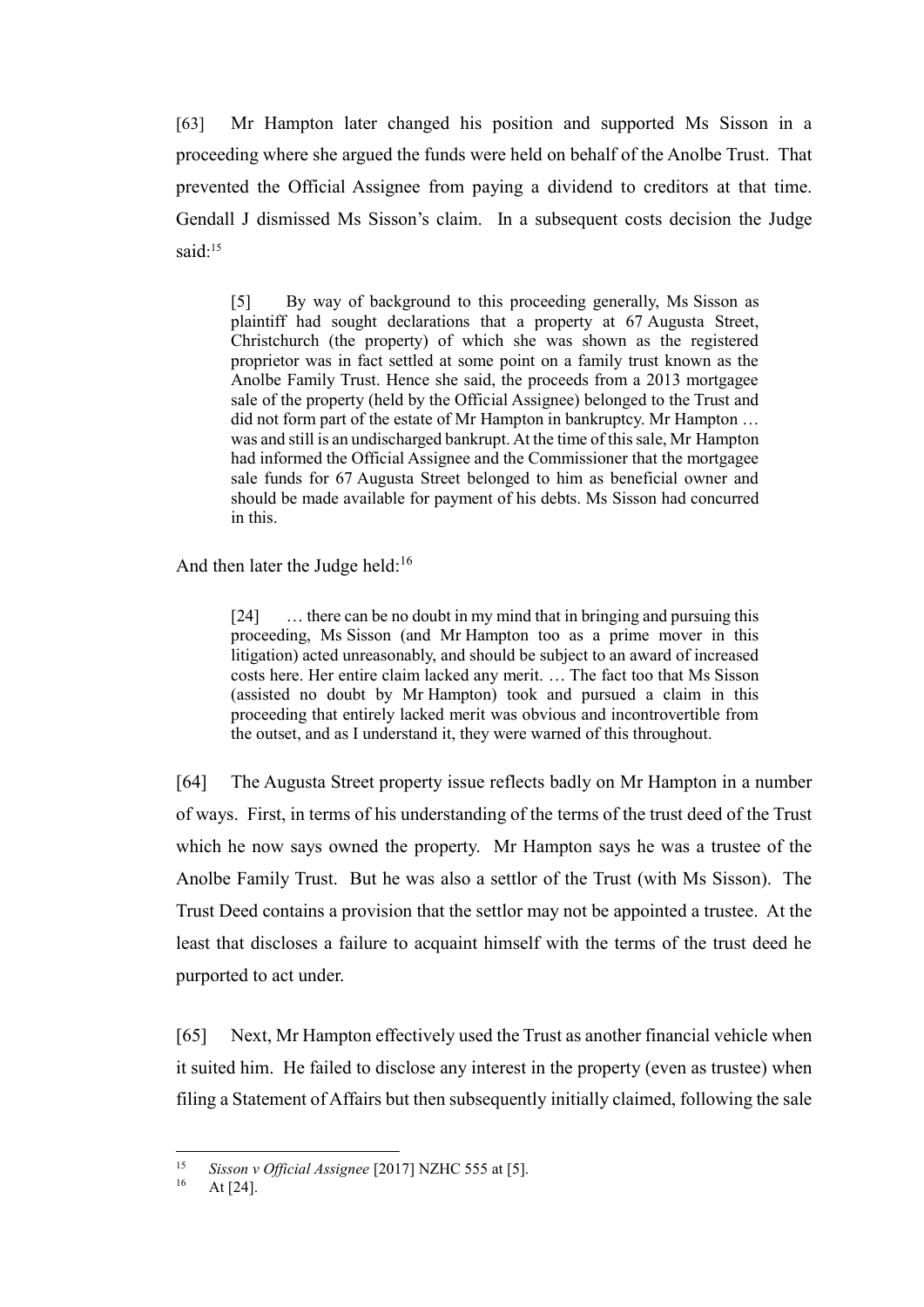of the property at mortgagee sale that it was his property beneficially and agreed to the funds being paid into his bankrupt estate. Then, subsequently, Mr Hampton changed his position yet again when the Official Assignee sought to apply the surplus funds to creditors. At that stage Mr Hampton reversed his position and opposed the Assignee's application to lift the freezing order arguing that the funds were on trust for the Anolbe Trust. The consequent litigation led to further wasted costs and a consequent reduction in the moneys available for any creditors.

[66] I record that Mr Hampton noted that the substantive decision was under appeal by Ms Sisson. He still did not accept the funds held by the Official Assignee in his bankrupt estate are funds which should be available to the administration of his estate or creditors. Despite that, his change in approach to the ownership of the property is a matter of concern to the Court.

[67] Considering Mr Hampton's actions over a lengthy period of time, both before and during his adjudication, his response to his obligations as a bankrupt and his failure to meet obligations as a tax payer, director of a private company and trustee, the Court is left with a real concern as to Mr Hampton's ability to comply with the commercial obligations (particularly taxation obligations) that rest with a self-employed person or with a person who may hold a directorship or management role in a private company or who might otherwise be dealing with members of the commercial community.

[68] While Mr Hampton said he has no plans to go back into business, at the moment he is effectively unemployed. He will have to do something.

[69] Having regard to the above matters, I am satisfied that, while it is appropriate that Mr Hampton be discharged given that it has been five years since his adjudication in bankruptcy the discharge should be on conditions restricting, for a time, his ability to engage in business other than as an employee of an unrelated third party unless the Court approves it.

[70] As to the term, I would have made it for five years, but given that Mr Hampton has already been subject to bankruptcy for just over five years, (only one of which is